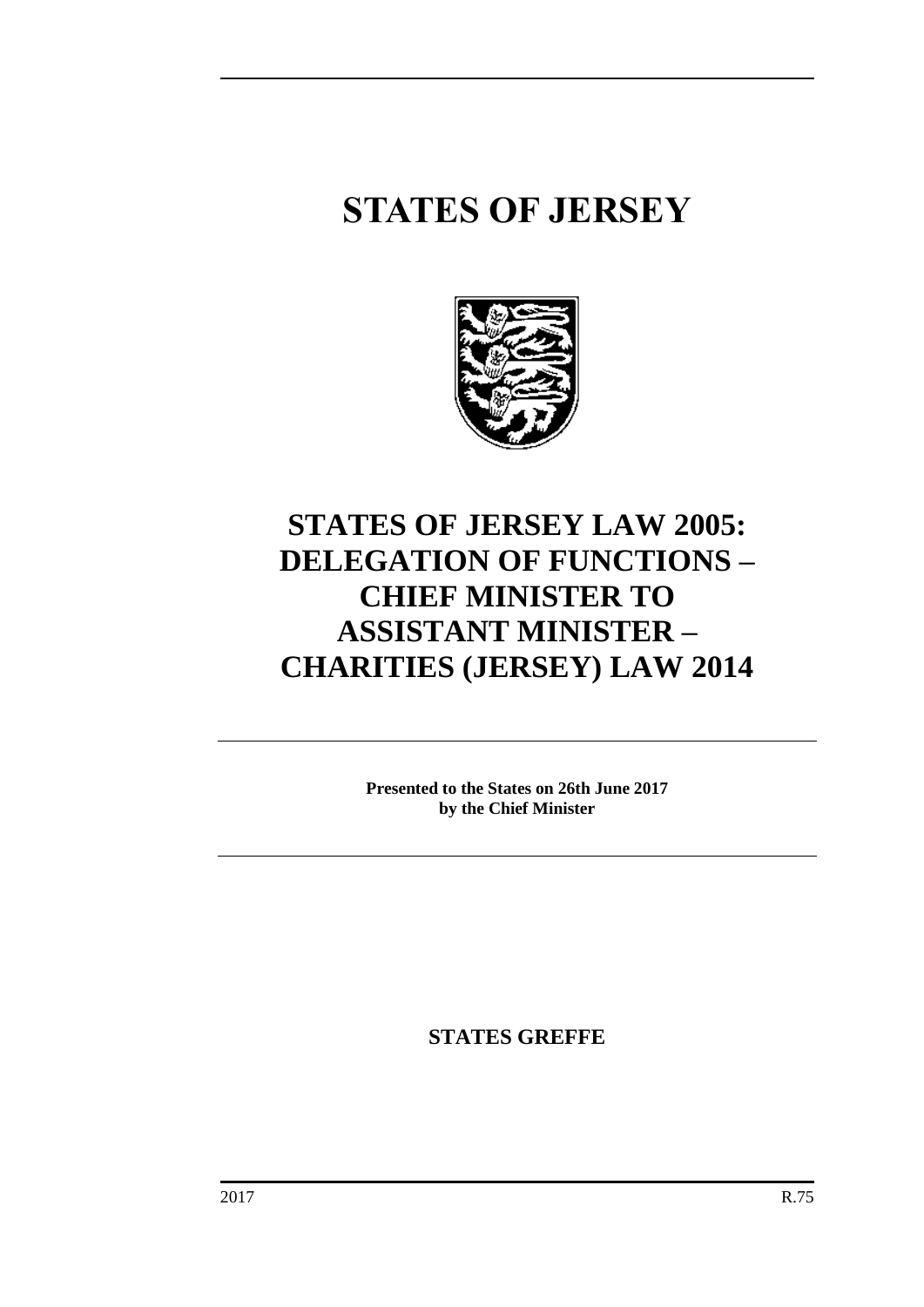#### **REPORT**

On 22nd June 2017, the Chief Minister made a Ministerial Decision delegating certain of his functions under Articles 28, 30 and 30A of the States of Jersey Law 2005 (MD-C-2017-0088, available at [www.gov.je\)](http://www.gov.je/).

Article 28 of the States of Jersey Law 2005 permits a Minister to delegate, wholly or partly, functions to an Assistant Minister or an officer.

The Law states, *inter alia* –

#### "**28 Power of Minister to delegate functions**

- (1) A Minister may delegate, wholly or partly, functions conferred upon or vested in the Minister by or under this Law or any other enactment or any enactment of the United Kingdom having effect in Jersey, to –
	- (a) one of his or her Assistant Ministers;
	- (b) an officer.
- (1A) A Minister shall not delegate to an Assistant Minister any function the delegation of which is wholly prohibited by an enactment.
- (1B) Where a Minister delegates to an Assistant Minister a power to make an enactment, paragraphs (4) and (5) of Article 26 shall apply to the making of an enactment by the Assistant Minister, in exercise of the delegated power, as they would apply to the making of the enactment by the Minister.
- (2) A Minister shall not delegate to an officer
	- (a) any power to make an enactment;
	- (b) any power to decide an appeal under an enactment;
	- (c) any function the delegation of which is prohibited wholly, or to an officer, by an enactment.
- (3) The delegation of functions by a Minister under this Article shall not prevent the Minister exercising those functions personally.
- (4) Where any licence, permit or authorization is granted in purported exercise of functions delegated under paragraph (1), no criminal proceedings shall lie against any person for any act done, or omitted to be done, in good faith and in accordance with the terms of the licence, permit or authorization, by reason that the functions had not been delegated, or that any requirement attached to the delegation of the functions had not been complied with.
- (5) In this Article –

"Minister" includes the Chief Minister;

"officer" means a States' employee within the meaning of the Employment of States of Jersey Employees (Jersey) Law 2005 and includes a member of the States of Jersey Police Force and an officer appointed under paragraph 1(1) of Part 1 of Schedule 2 to the Immigration Act 1971 as extended to Jersey by the Immigration (Jersey) Order 1993.

(6) The States may by Regulations amend the definition "officer" in paragraph (5)."